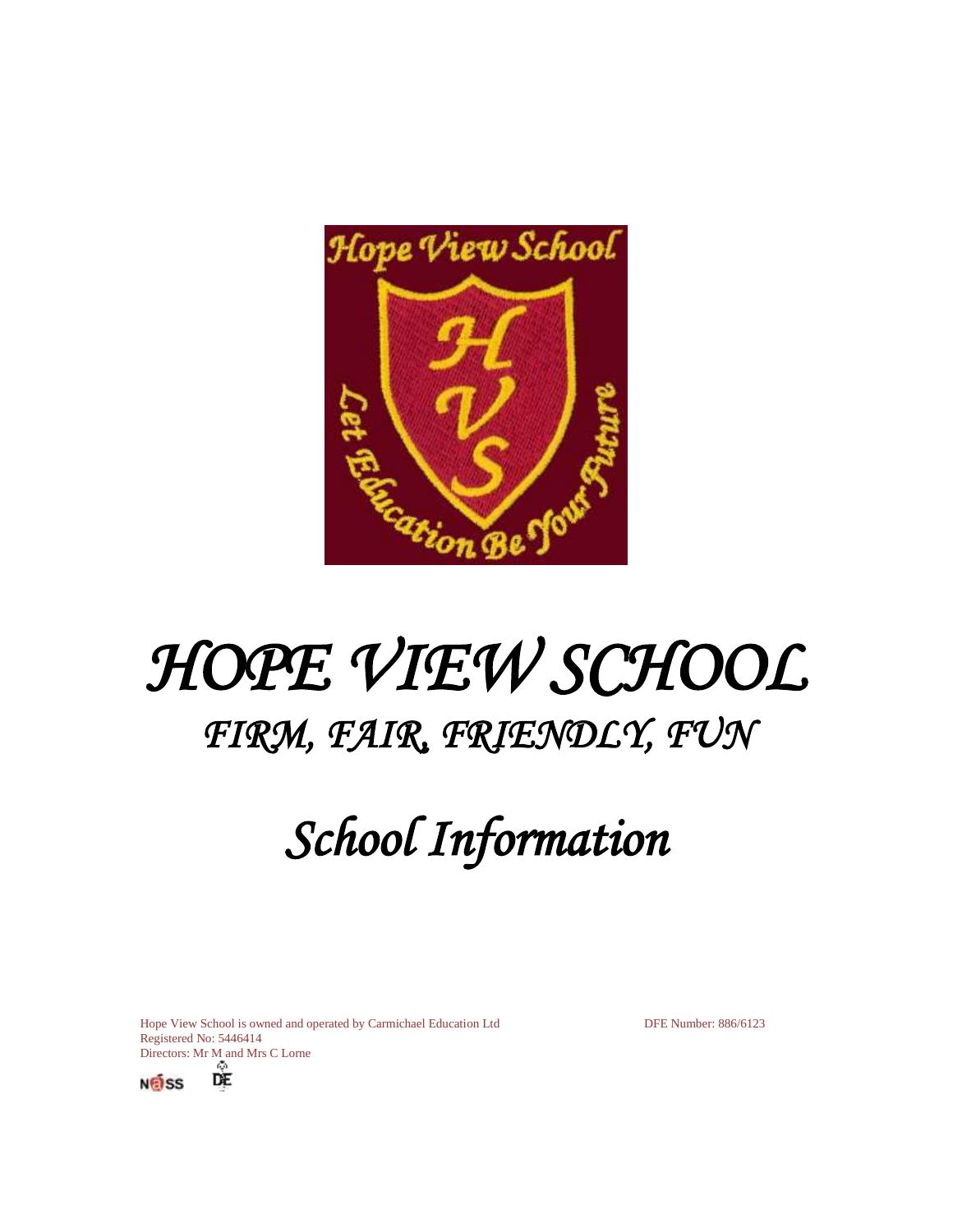## *Hope View School*

*Our Mission Statement is: To educate and encourage young people to value their lives and place in society whilst offering a unique educational and social experience through a Firm, Fair, Friendly and Fun approach.* 

## *Let education be your future.*

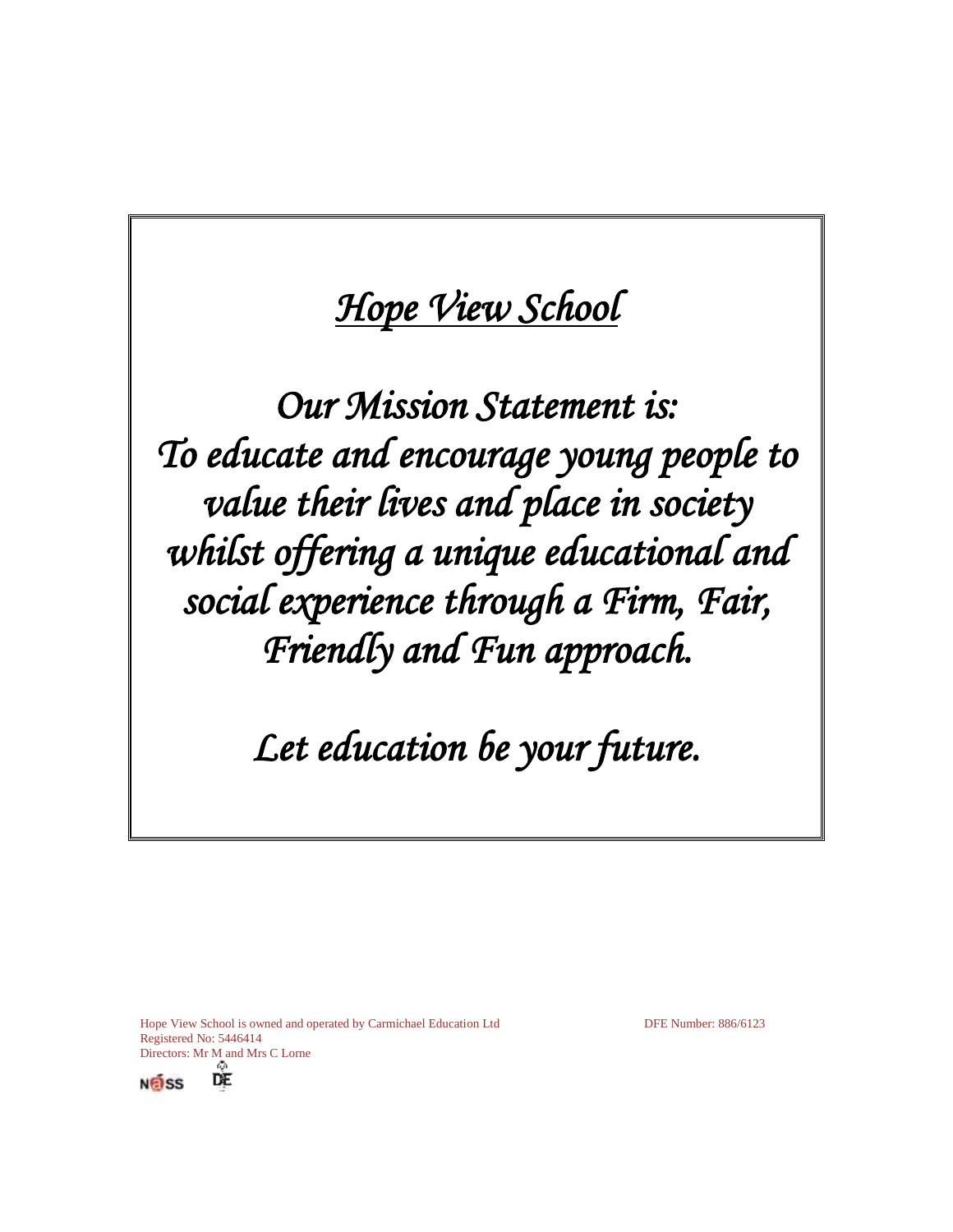### **Hope View School**

### **Values, Aims and Mission Statement**

#### **Our Mission Statement is:**

#### **To educate and encourage young people to value their lives and place in society whilst offering a unique educational and social experience.**

Hope View School is an Independent Special School for boys with special educational needs including behaviour, emotional, social and learning difficulties, Attention Deficit Hyperactivity Disorder (ADHD), Autistic Spectrum Disorders (ASD) or Asperger's Syndrome and moderate learning difficulties.

The school is equipped to accommodate up to 130 pupils aged between 7 and 18 years old across both sites.

#### **Aims – for all members of the School community we aim to:**

- $\checkmark$  Provide a learning environment that encourages the highest level of personal attainment and achievement so that all individuals fulfil their potential
- $\checkmark$  Encourage all individuals to have the highest expectations and aspirations
- $\checkmark$  Provide outstanding care and support
- $\checkmark$  Uphold commonly-held, traditional values
- $\checkmark$  Develop in all individuals, commitment, co-operation and loyalty to the values of the school and to other people
- $\checkmark$  Encourage all individuals to respect the environment and other people, both at school and within the wider community

#### **A statement of values:**

 $N$ nass

Education influences and reflects the desired values of society and the kind of society we want to be. As members of the School community we recognise a broad set of commonly-held, formal values that underpin the school curriculum and life at the school.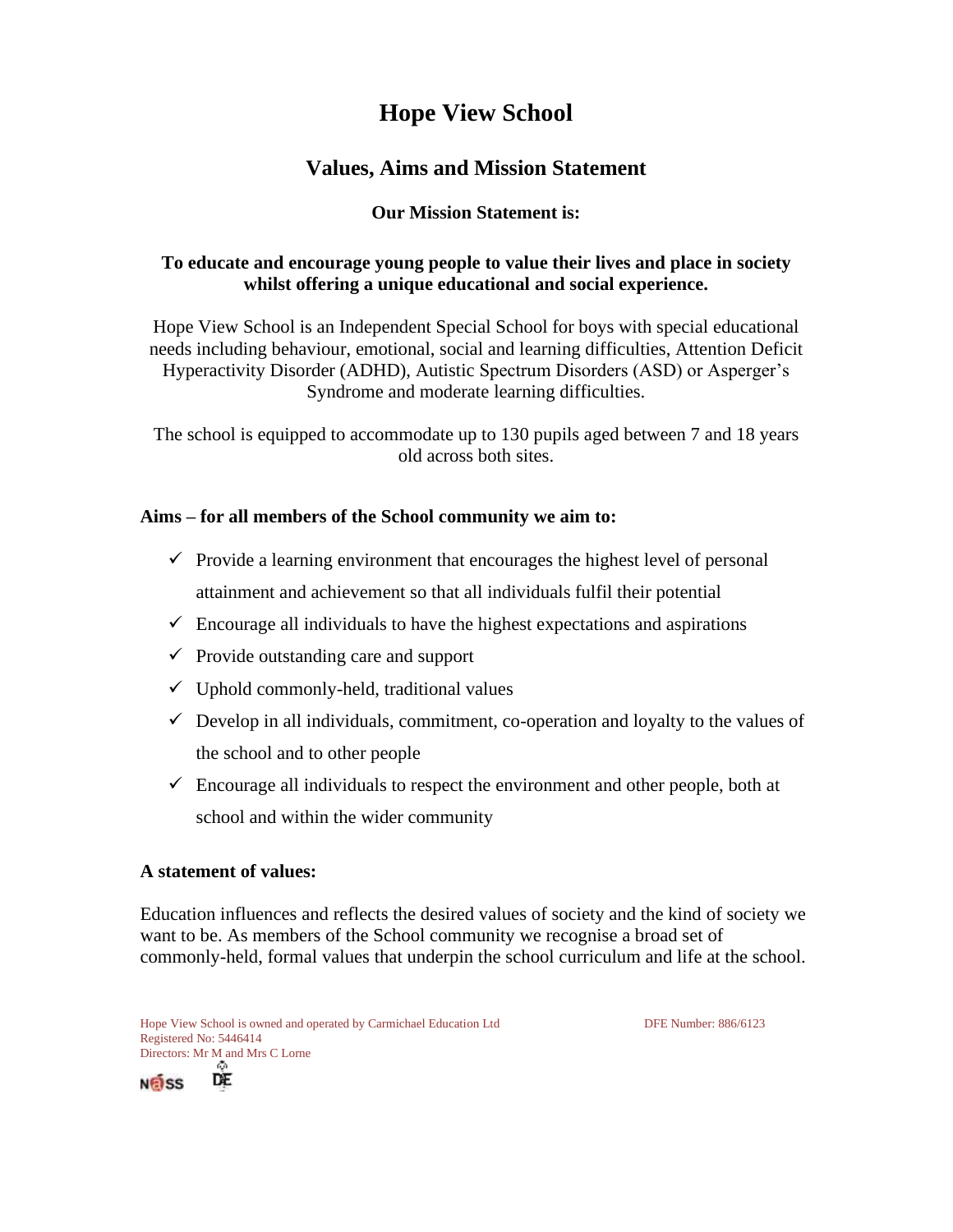- The values and aims of the school are closely linked. The aims of the school provide the essential context within which the school functions.
- Valuing ourselves as individuals within a caring school community.
- Valuing the highest levels of academic attainment, personal achievement and aspirations for life.
- Valuing the family, friends, wider groups to which we belong and other members of society.
- Promoting commonly-held, traditional values.
- Valuing the environment and the world in which we live.

In support of our values and aims, we have a series of aspirations which we intend to fulfil through the development of the school's unique and specialist culture. We intend to deliver these through the effective enactment of our school and community development plan.

#### **We will:**

- Offer an educational and social experience entirely different to that which pupils have received in previous settings.
- Improve the quality of teaching and learning through the effective management of pupils. We see this as vital to raising standards across the curriculum.
- Help our pupils to understand that their full participation is key to any future success, the bedrock of which is founded upon Acceptance, Accountability and Responsibility.
- Provide opportunities for our pupils to experience the full expanse of education through valued experiences
- Build relationships with other schools thus creating the opportunity to share good practice.



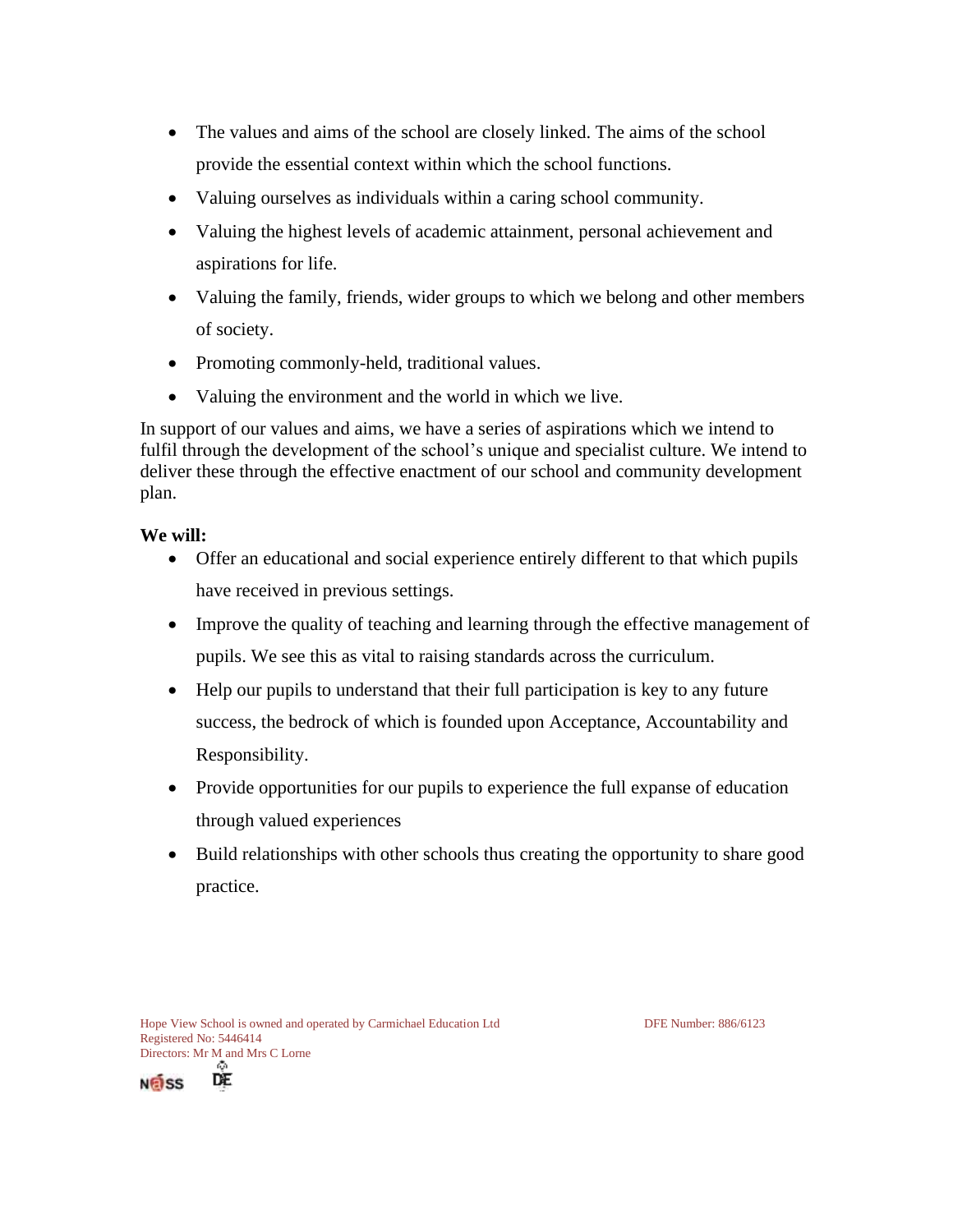- Share a close working relationship with parents and carers of our pupils in search of continuity of positive influences whilst bringing about effective change to the lives of our pupils.
- Raise the expectations of success amongst our pupils, their parents and the community at large, particularly with regard to their social and educational development.
- Involve local businesses, industry and organisations in helping to effectively prepare pupils to progress into employment, uniformed services, further training or higher education, according to their individual abilities, aptitudes and ambitions.
- Promote an educational culture that is enterprising, vocational and innovative. This culture will form the ethos of the school underpinned by a therapeutic and caring approach.
- Provide impartial and comprehensive careers advice and events via our in-school Careers Advisor and in conjunction with Talentino, a careers advice organisation specifically for pupils with SEND.
- Maintain contact with pupils following the end of their statutory education. The aim of this is to monitor them as they begin to make their way into adulthood after full time education.
- Maintain a Firm, Fair, Friendly approach to working with pupils whilst making sure learning and school life has elements of Fun.

**We believe our method of educating young people with emotional, social and behavioural difficulties is of the highest calibre for the following reasons:**

• It has been proven, since Hope View was established in November 2007, that our methods are a success. Evidence of this can be found from the feedback of current pupils, parents and carers, past pupils, local authorities and other relevant agencies.

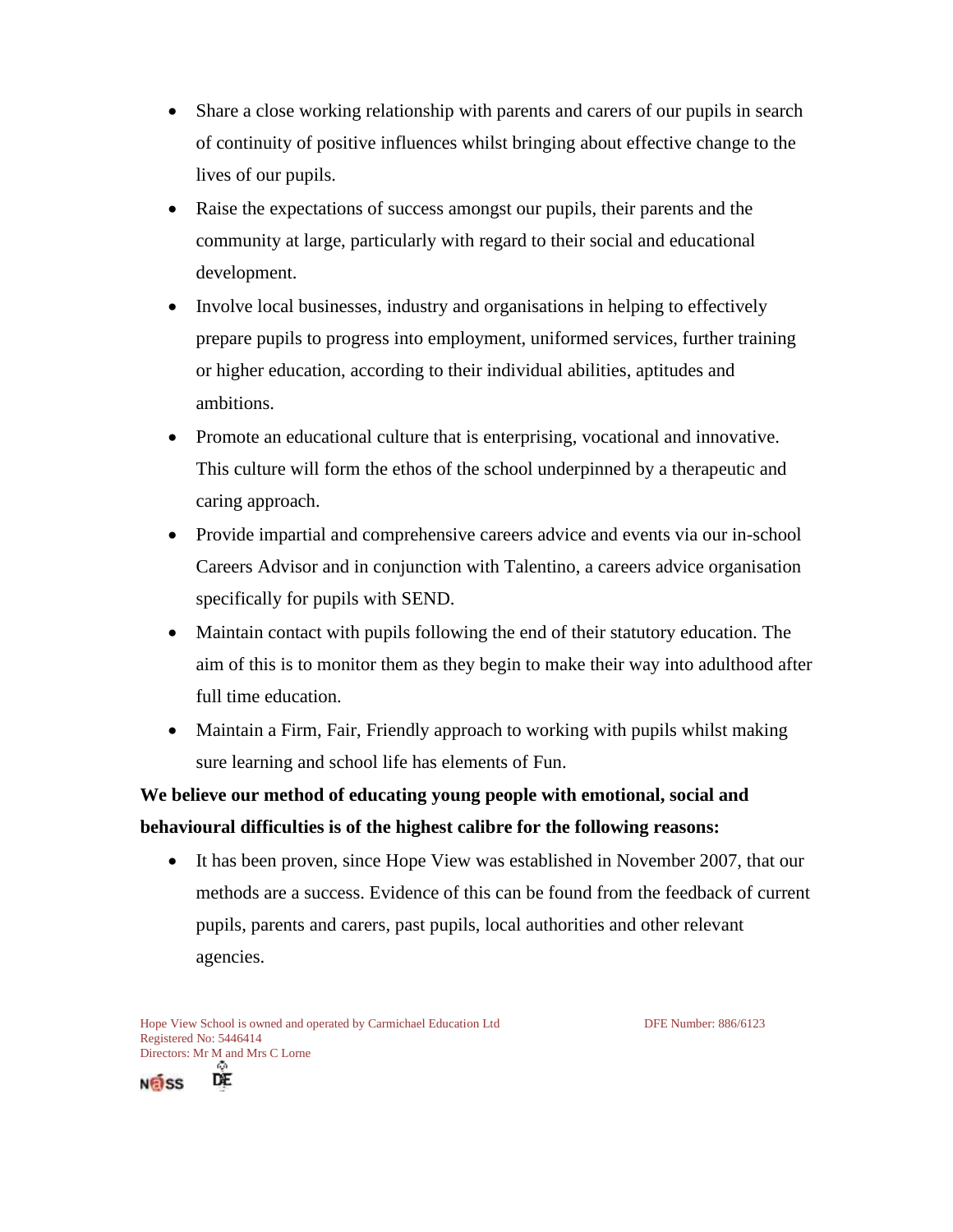#### **Curriculum Model**

#### **Aims**

Hope View School will provide a curriculum, which inspires, challenges and safeguards all our pupils, and enables them to become:

- **Successful learners** who enjoy learning, make progress and achieve
- **Confident individuals** who are able to live safe, healthy and fulfilling lives
- **Responsible citizens** who make a socially and economically positive contribution to society

#### **Successful learners**:

- Have the essential learning skills of literacy, numeracy, and information and communication technology
- Are creative, resourceful and able to solve problems
- Have enquiring minds and think for themselves to process information, reason, question and evaluate
- Communicate well in a range of ways
- Understand how they learn and learn from their mistakes
- Are able to learn independently and with others
- Know about big ideas and events that shape our world
- Enjoy learning and are motivated to achieve the best they can now and in the future

#### **Confident individuals**:

- Have a sense of self-worth and believe in themselves
- Relate well to others and form good relationships
- Are self-aware and deal well with their emotions
- Have secure values and beliefs
- Become increasingly independent, are able to take the initiative and organise themselves
- Make healthy lifestyle choices
- Are physically competent and confident
- Take managed risks and stay safe
- Are willing to try new things and make the most of opportunities



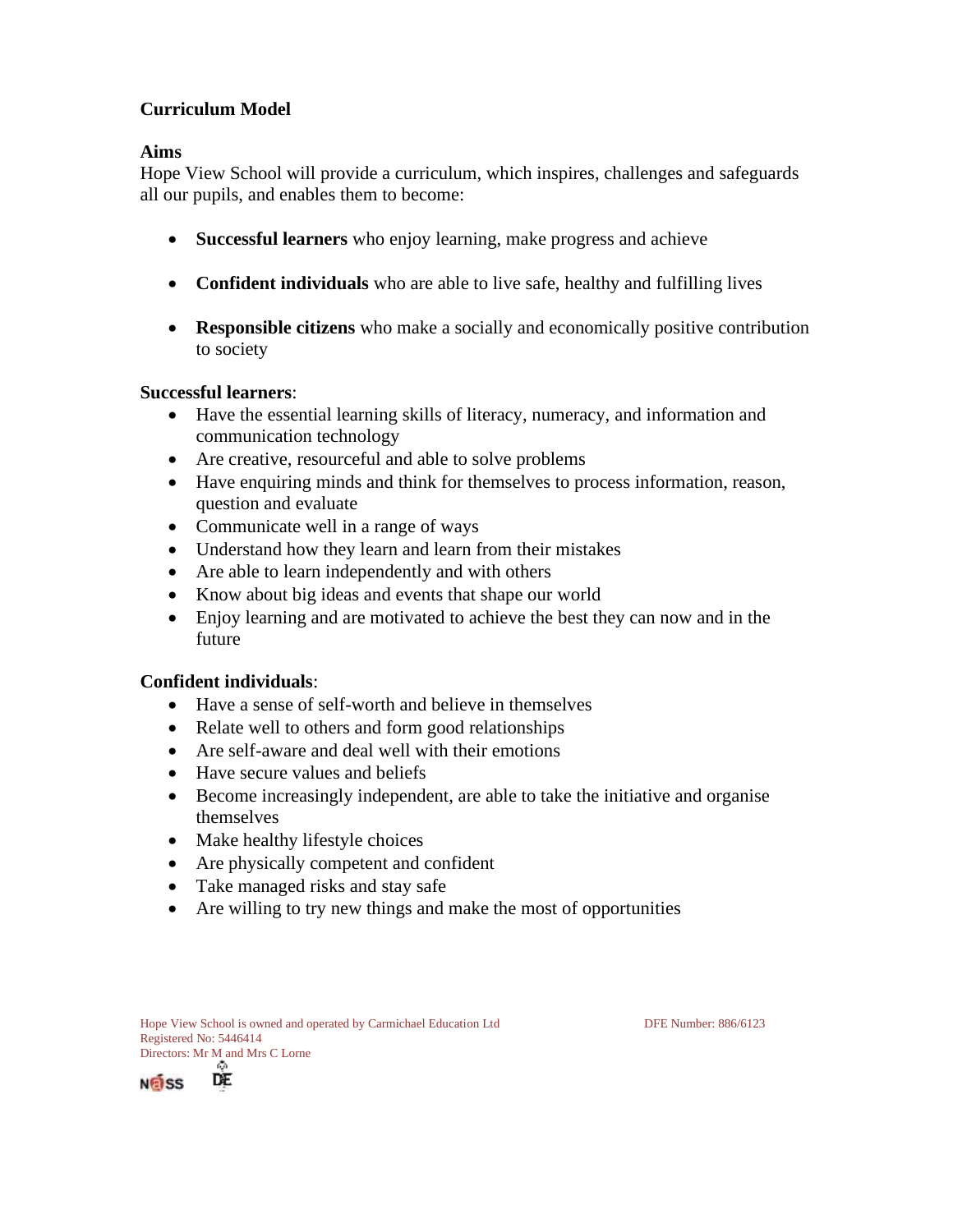• Are open to the excitement and inspiration offered by the natural world and human achievements

#### **Responsible citizens**:

- Are well prepared for life and work
- Are enterprising
- Are able to work co-operatively with others
- Respect others and act with integrity
- Understand different cultures and traditions and have a strong sense of their own place in the world
- Appreciate the benefits of diversity
- Challenge injustice, are committed to human rights and strive to live peaceably with others
- Maintain and improve the environment, locally and globally
- Take account of the needs of present and future generations in the choices they make
- Feel that they can change things for the better

Pupils achieve these aims through the following subject areas:

#### **KEY STAGE 2**

Literacy, Numeracy, Science, Information Communication Technology (ICT), History, Outdoor Learning, Physical Education, Music, Art, Cooking, Religious Education and Personal, Social, Health and Economic Education (PSHEE), Behaviour Management. In addition to these subjects, pupils also participate in Sensory Circuits and Social Development.

#### **KEY STAGE 3**

English, Maths, Science, Media, Information Communication Technology (ICT), History, Physical Education, Music, Art, Cooking, Construction and Personal, Social, Health and Economic Education (PSHEE), Behaviour Management, Forest School, Modern Foreign Language (Spanish).

#### **KEY STAGE 4**

At Key Stage 4, all students study the statutory areas of Maths, English, Science, PSHEE as well as, History, ICT, Modern Foreign Language (Spanish), Forest School and Physical Education. They have the option to take music lessons and all take part in cooking, construction, film studies and art for one lesson a week. Additionally they have



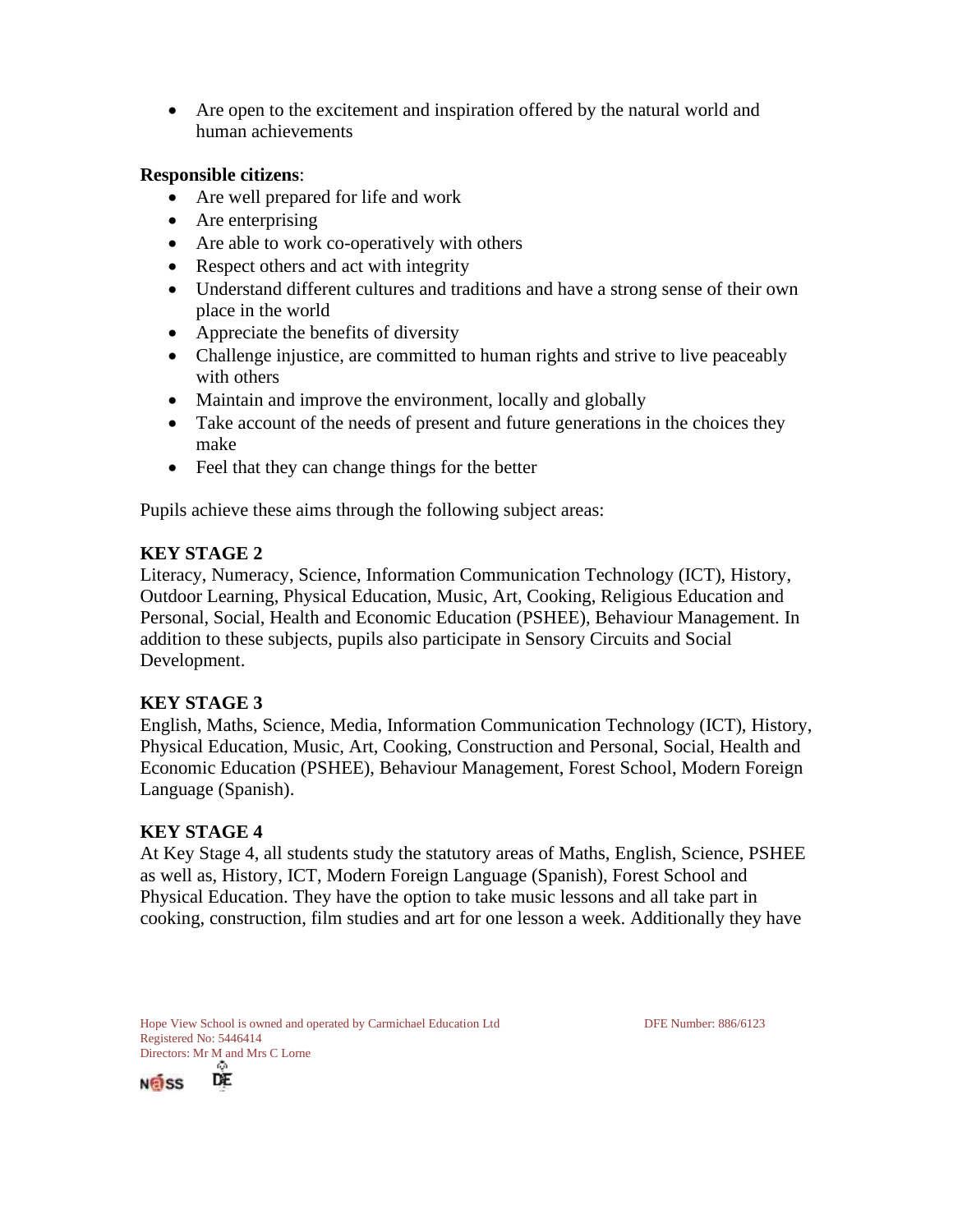a behaviour management lesson each week as week as Life Skills and Skills and Services.

#### **GCSE Studies and other qualifications**

At Key Stage 4, pupils will be entered for GCSEs in English Language, English Literature, Maths, History, Media and Science if they are capable of accessing these qualifications. Alternatives where this is not the case include Functional Skills or Entry Level Certificate in English, Science and Maths. The European Computer Driving Licence (ECDL) is studied by all pupils at Level 2 and/or 3.

#### **Post 16**

Due to the needs of the pupils who attend Hope View School, most GCSE courses are taught over a three year period instead of two. This means that Post 16 provision also encompasses a continuation of the GCSE courses studied at Key Stage 4. The Duke of Edinburgh Bronze Award is part of the Key Stage 4 and 5 curriculum. There is also the opportunity to study Horse Care Level One at Chalkhill Farm in Canterbury. An additional careers and life skills session is also timetabled once a week in school.

#### **Class Structure and Support**

Pupils are set according to ability levels rather than age. In the upper school, lessons are taught by subject specialist teachers with the support of at least one teaching assistant. In English, maths and science lessons, teaching assistants are also subject specific. In the lower school, pupils are class based with an allocated teacher. Classes have either one or two teaching assistants assigned depending on the needs of the pupils.

#### **Interventions**

Many of our pupils join Hope View with gaps in their knowledge and education. Often their National Curriculum levels of progress and achievement are below the age related expectations. We run intervention programmes, including Sounds Write and Numeracy Ninja, to improve Literacy and Numeracy Levels throughout the school for those pupils who need to develop these skills.

#### **Behaviour and Social Development Management**

This is an area that all our pupils benefit from support with and is taught as a discrete subject to all classes, once a week. Where a pupil encounters difficulties which require a greater level of support, this is provided through either smaller group work or one to one sessions with the Pastoral Support staff or in sessions with the school therapists. Again referral for these sessions is made via the school SENCO. Often a significant amount of time is needed for behaviour interventions to be effective before evidence of academic progress becomes apparent.

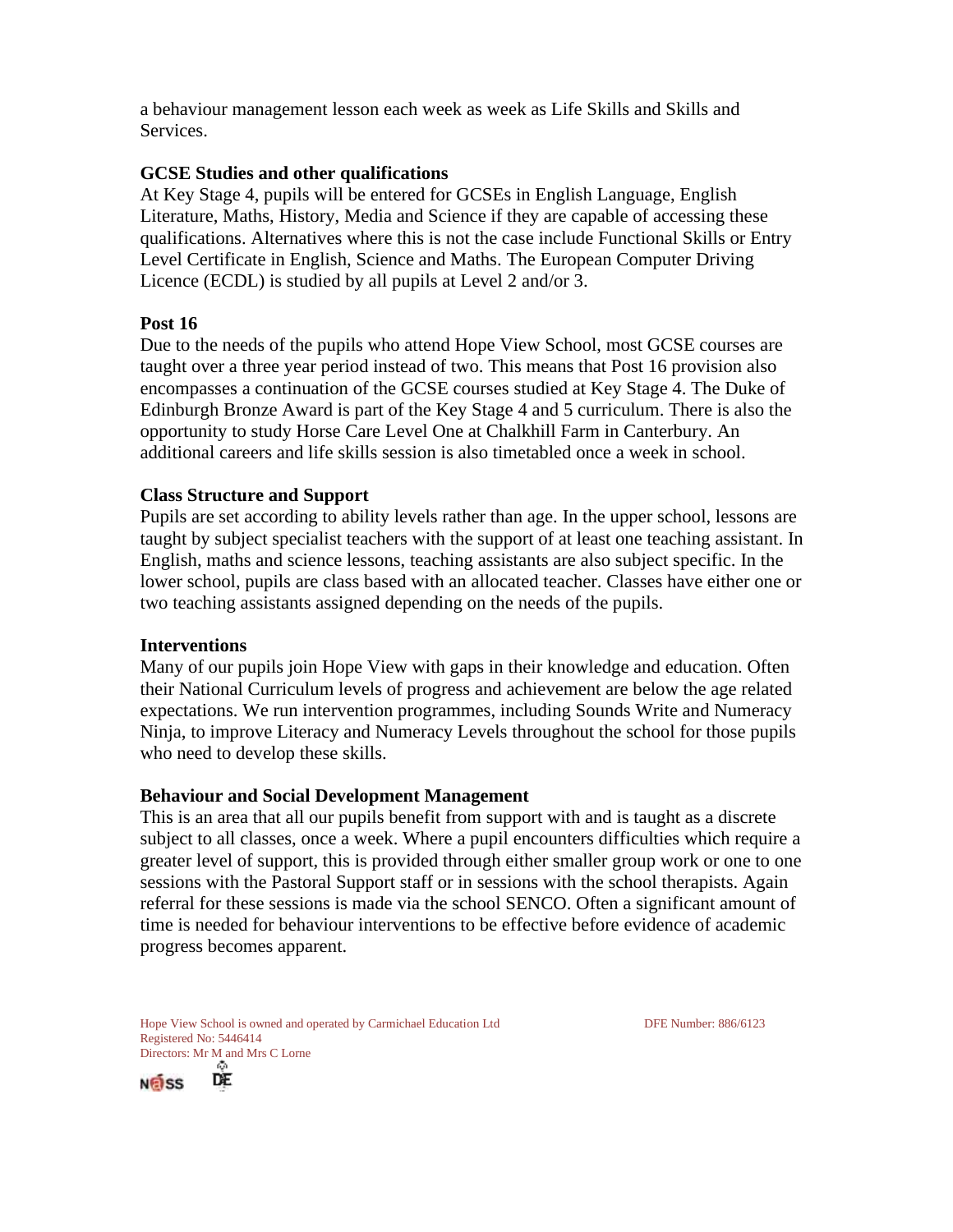#### **Physical Education**

All pupils in Key Stages 2, 3 and 4 are expected to participate in the timetabled weekly PE lessons. At Key Stages 3 and 4, all PE lessons are take place off site. A small number of skill based PE lessons for KS2 pupils are conducted on the school premises. Pupils are transported to off site establishments by school minibus. All of these provisions are equipped with changing rooms and showers however, on PE days, pupils are required to wear PE uniform to and from school. In the Lower School, pupils participate in Sensory Circuits three times a week.

The following offsite provision is used by the school: Simon Langton Boys School, Canterbury – swimming pool Kent County Cricket Ground, Canterbury – sports hall and G8 pitch Kings Recreation Ground, Canterbury – sports hall & swimming pool Aire Trampolining, Canterbury – trampolining (mainly KS2) Chilham Recreation Ground – Playing field Kingsmead Leisure Centre – Sports Hall Chartham Playing Fields Kingsmead Leisure Centre, Canterbury

#### **PSHEE and Careers Education:**

PSHEE and Careers Education is delivered through:

- Discreet, timetabled lessons
- All subject schemes of work, as a cross-curricular approach
- Mentoring
- Contribution of visiting specialists
- Whole-school events
- Assemblies

#### **Additional Support Services and Interventions**

These services and interventions are provided as part of the whole school package:

Dramatherapy, art and talking therapy – provided by Rowan Tree Dramatherapy

Speech and Language Therapy – provided by the East Kent Speech and Language Therapy Team at the Chilham site and by our independent Speech and Language therapist at the Chartham site. In addition to this service we have a speech and language

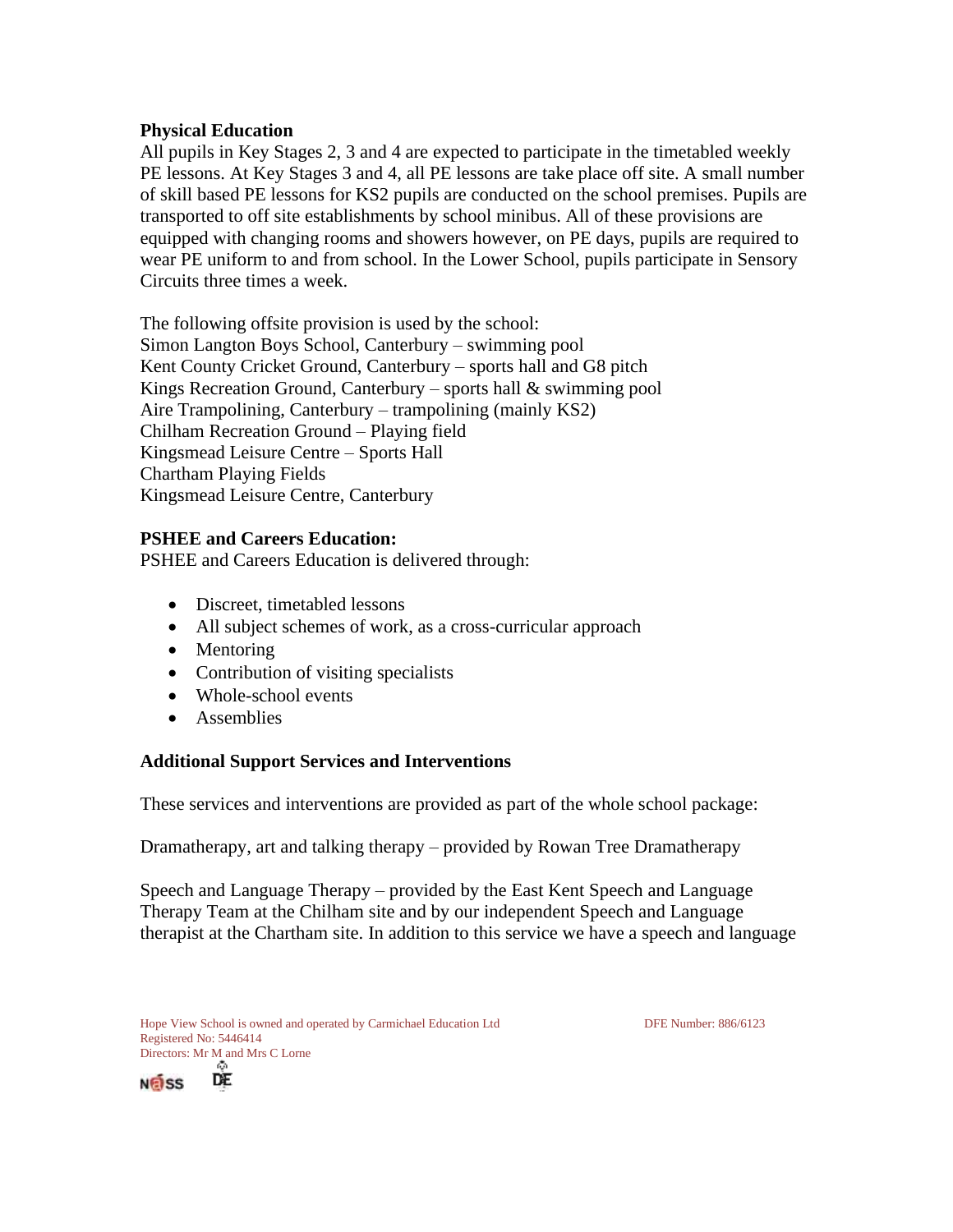teaching assistant who carries out intervention work with pupils under the guidance of the therapists.

Occupational Therapy assessments – provided by independent third party if required. Educational Psychologist assessments – provided by independent third party if required.

#### **School Improvement and Development**

The school has a strong senior leadership team working across both sites. Internal monitoring, quality assurance and moderation processes are led by the Headteacher and Assistant Headteacher throughout the academic year. The school works closely with an independent School Improvement Advisor who quality assures the aforementioned processes as well as monitoring and reporting on the implementation of the school's safeguarding procedures.

The advisor also supports the Headteacher and Assistant Headteacher in the strategic management of school systems such as the school improvement plan, compliance with the Independent Schools Standards and Ofsted regulations/framework.

#### **Premises and Resources**

Hope View Upper School is situated in Chilham, located mid way between Canterbury and Ashford in Kent. Hope View Lower School is in Garlinge Green just outside Chartham.

Both sites are within close proximity of the towns of Ashford, Maidstone and Canterbury. It is within easy reach of the M2 and the M20. Chilham train station is situated on the same road as the school with a direct link to Ashford International and London Charing Cross train stations. Chartham train station is approximately 5 minutes by car from the Lower School site.

The Upper School site originally opened in 2007. This has been fully developed to include the following:

8 classrooms including an IT Suite and a purpose built Science Laboratory Kitchen Forest School and Construction Workshop Counselling Room Ample playground space Large hall